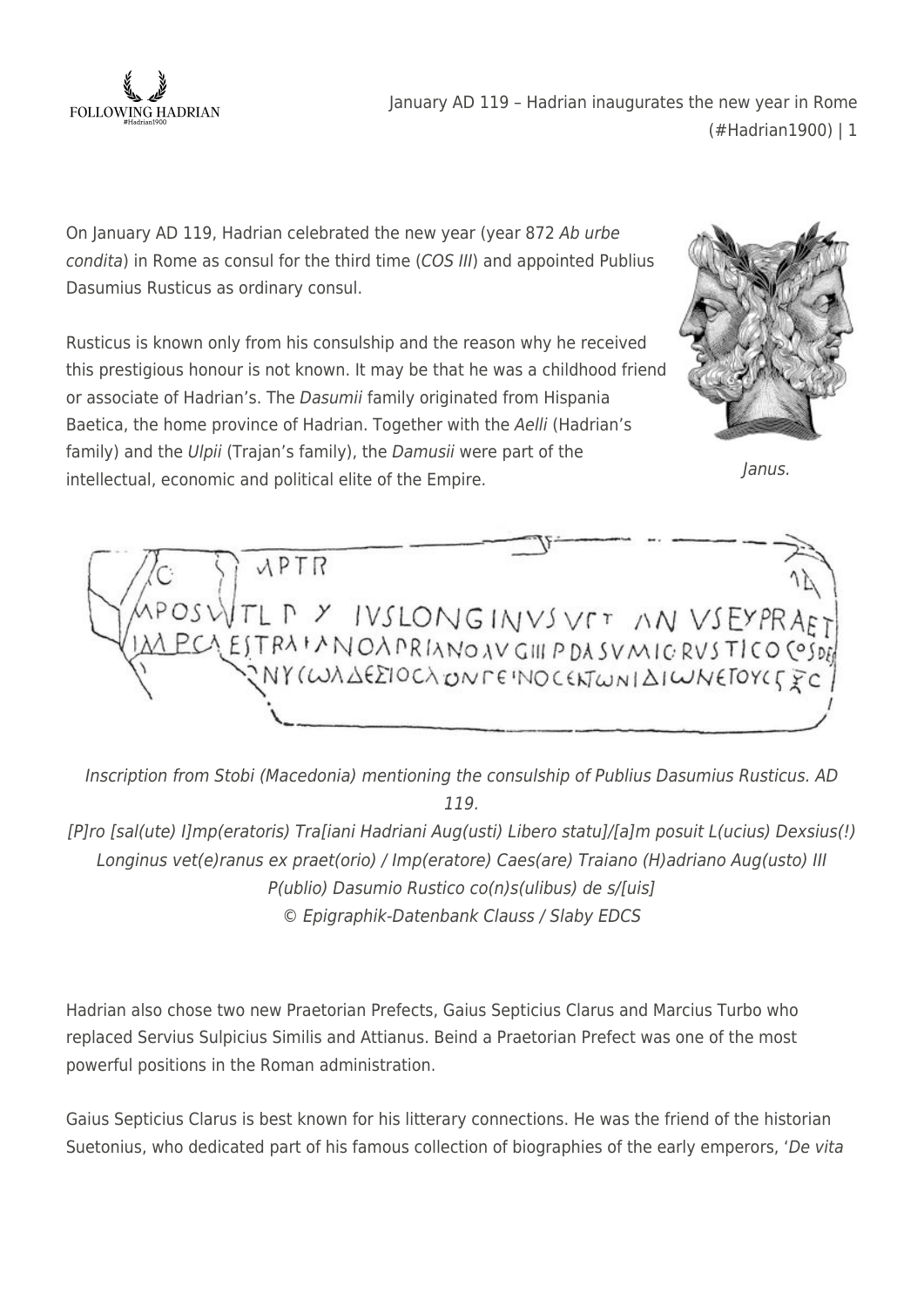

Caesarum', to him. He was also a friend and correspondant of Pliny the Younger and encouraged him to publish his letters. The intimate friendship between the two is evident in a letter where Pliny playfully chides Septicius for not appearing at a lavish dinner party.

What a fellow you are! You promise to come to dinner and then fail to turn up! Well, here is my magisterial sentence upon you. You must pay the money I am out of pocket to the last farthing, and you will find the sum no small one. *Plin., Epist. 1.15*

In another letter, to Apollinaris, Pliny writes of Septicius Clarus: "I never met anyone more sterling, simple, frank, and trustworthy." However, a few years later (c. AD 122), Septicius was to be dismissed from his post as prefect after Hadrian alleged he had been treating the empress Vibia Sabina "in a more informal fashion than the etiquette of the court demanded." ([HA Hadr. 11.3](http://penelope.uchicago.edu/Thayer/E/Roman/Texts/Historia_Augusta/Hadrian/1*.html#11.3)) His friend Suetonius was dismissed for the same reason.

The second prefect was Hadrian's close friend, Marcius Turbo who had been in charge of two important frontier garrisons provinces, Dacia and Pannonia Inferior. He had a very significant military reputation. Under Trajan, Turbo was commanding the imperial fleet at Misenum and quelled the Jewish revolt in Egypt and Cyrene (read more [here\)](https://followinghadrian.com/2018/11/05/the-rebuilding-of-cyrene-by-hadrian-in-ad-118-9-hadrian1900/). Turbo was to take charge during Hadrian's abscences, together with Marcus Annius Verus, a Senator of Spanish origin, linked by kingship to Hadrian.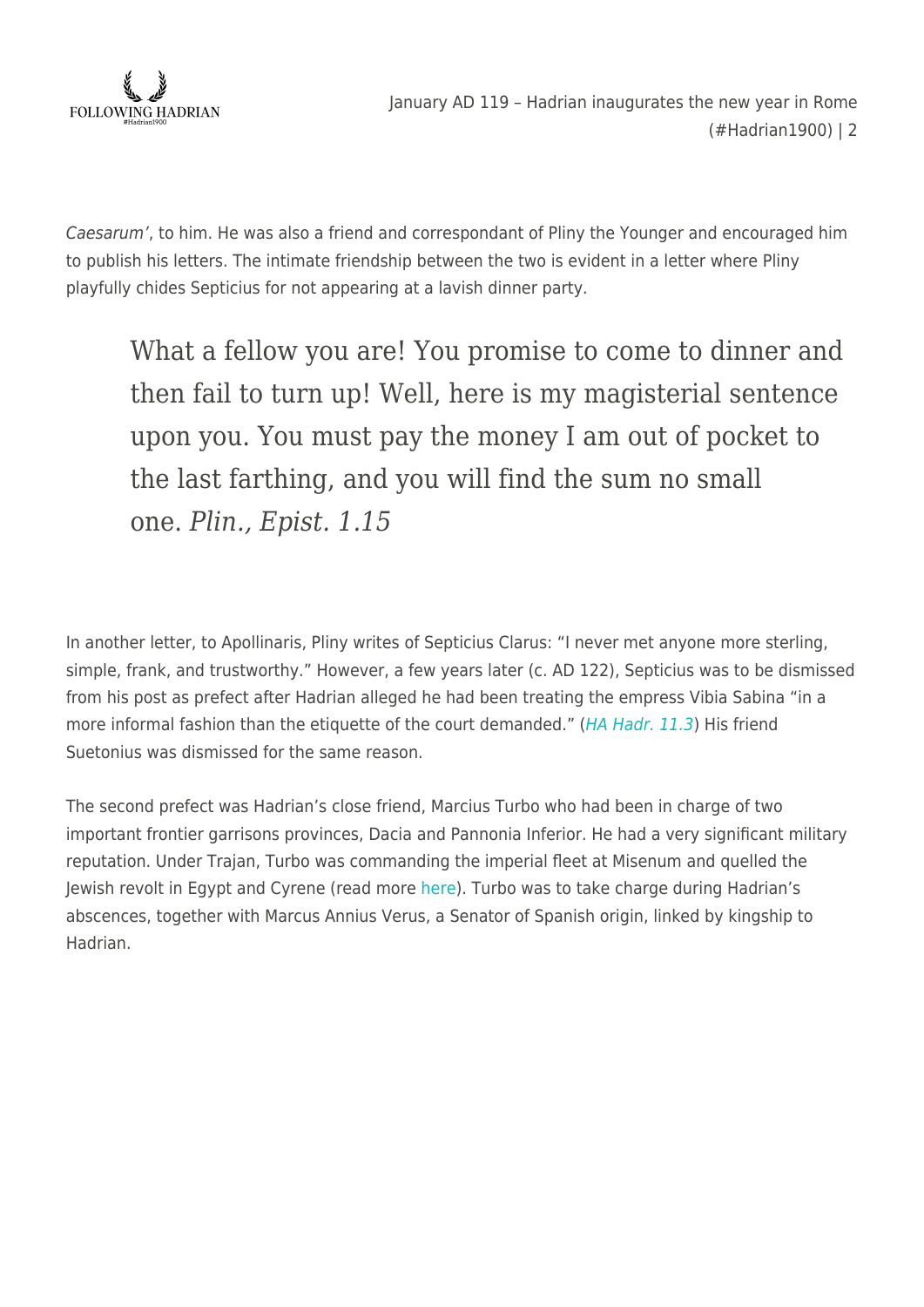

January AD 119 – Hadrian inaugurates the new year in Rome (#Hadrian1900) | 3



Aureus of Hadrian with the two-faced deity Janus (god of beginnings and ends and the namesake of January) on the reverse. AD 119-122. RIC II 62 Obverse: IMP CAESAR TRAIAN HADRIANVS AVG: Bust of Hadrian, laureate, draped, cuirassed, right Reverse: P M TR P COS III: Janus standing front, holding sceptre

With Hadrian taking his third and last consulship, his coinage would now be dated only by COS III before his acceptance of the title Pater Patriae in AD 128. Most of the gold and silver coins minted in 119-125 would have the legend IMP CAESAR TRAIAN HADRIANVS AVG on the obverse (abbreviated to HADRIANVS AVGVSTVS in late 125) and P M TR P COS III on the reverse (abbreviated to COS II in late 125). The special types which can be attributed to 119 referred to a number of events: the remission of debt to the state, the second largesse, the consecration of Matidia and the victory in Northern Britain.

Except for a trip to Campania (attested by inscriptions found in various towns) to "aid all the towns of the region with benefactions and gifts" (HA Hadr. 9.6), Hadrian would remain in the capital the whole year of 119. Preparations for a six-day-long gladiatorial show would also be planned to celebrate Hadrian's forty-third birthday on the 24th of January.